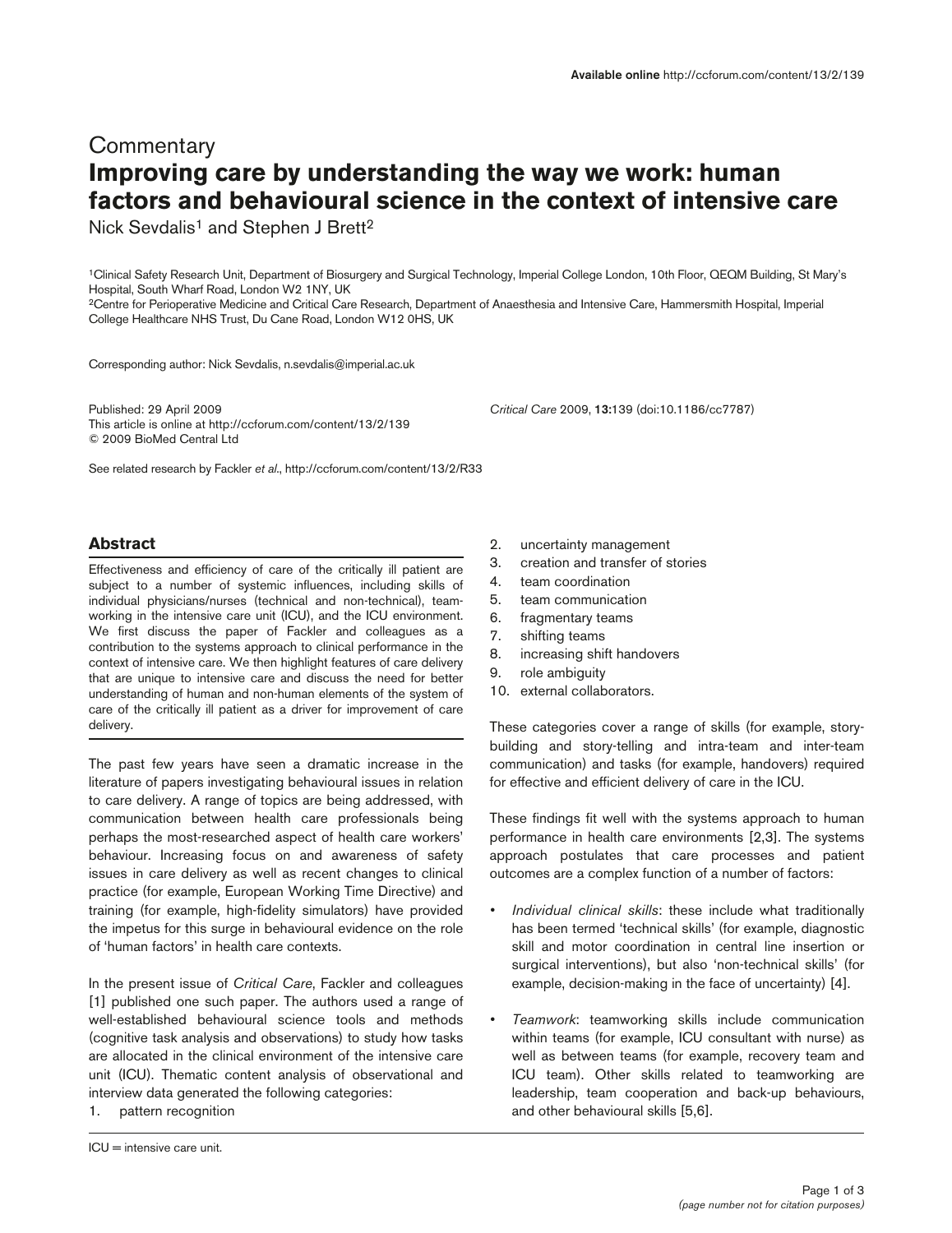**Figure 1**

**Table 1**



Systems approach to clinical performance and error applied to surgery. OR, operating room. Reprinted from British Journal of Medical and Surgical Urology, Vol 2 /edition number 1, Shabnam Undre, Sonal Arora and Nick Sevdalis, Surgical performance, human error and patient safety in urological surgery, Pages No.9, Copyright (2009), with permission from Elsevier [3].

*• Clinical environment*: the environment in which care is provided (ICU and operating theatre) [7,8].

Historically, the systems approach has been developed in more detail in the context of surgery (Figure 1), possibly because surgical skills, teams, and environment lend themselves more easily to observation, measurement, and assessment.

Table 1 illustrates the applicability of the systems approach to the ICU. The findings of Fackler and colleagues [1] correspond to all systems components: recognising patterns, making judgements and decisions in the face of considerable uncertainty, and creating stories are all skills of individual clinicians. The team-related issues that the study uncovered reflect the teamwork component of the system. Finally, the structure of the work requires handovers and close work with non-ICU staff.

Table 1 also summarises illustrative evidence from other sources. Firstly, recent research has discovered four interrelated non-technical skills in the context of intensive care: task management, teamworking, situation awareness, and decision-making [9]. Moreover, in the context of critical care, different methods to assess teamworking (for example, selfreport and direct observation) have been reviewed [10] and physicians' versus nurses' perceptions of their collaborative work assessed [11]. Other research has revealed discrepancies in views of communication quality (for example, accuracy and timeliness) between ICU doctors and nurses [12-14], whereas other studies have linked poor communication with increased error potential [15]. Furthermore, the ICU has been analysed as a physical, emotional, and professional work environment [16]. Observational studies of ICUs have shown numerous interruptions, affecting mostly doctors but also nurses [17]. There is an interesting echo here of a previous study from the same institution, which reported that management plans set during ICU rounds were often not understood

| Systems approach applied to intensive care        |                                                                                                                 |                                                                                                                                                                                                                                                             |
|---------------------------------------------------|-----------------------------------------------------------------------------------------------------------------|-------------------------------------------------------------------------------------------------------------------------------------------------------------------------------------------------------------------------------------------------------------|
| System components                                 | Evidence from the paper of Fackler et al. [1]                                                                   | Evidence from other sources (sample)                                                                                                                                                                                                                        |
| Individual skill (technical<br>and non-technical) | Technical:<br>1. Pattern recognition                                                                            |                                                                                                                                                                                                                                                             |
|                                                   | Non-technical:<br>2. Management of uncertainty<br>3. Creation and transfer of stories                           | Non-technical skills in intensive care [9]:<br>* Task management<br>* Teamworking<br>* Situation awareness<br>* Decision-making                                                                                                                             |
| Teamwork and<br>communication                     | 4. Team coordination<br>5. Team communication<br>6. Fragmentary teams<br>7. Shifting teams<br>9. Role ambiguity | Assessment of teamwork in critical care [10,11]<br>Assessment of communication in ICU staff [12-14]:<br>* Aspects of communication: openness, timeliness, and<br>accuracy<br>* Interactions between leadership (by doctors and nurses)<br>and communication |
| <b>ICU</b> environment                            | 8. Increasing shift handovers<br>10. External collaborators                                                     | Communication as a source of error [15]<br>Physical, emotional, and professional environment in<br>ICUs [16]<br>Task interruptions in ICU doctors and nurses and<br>potential for error [17]                                                                |

ICU, intensive care unit.